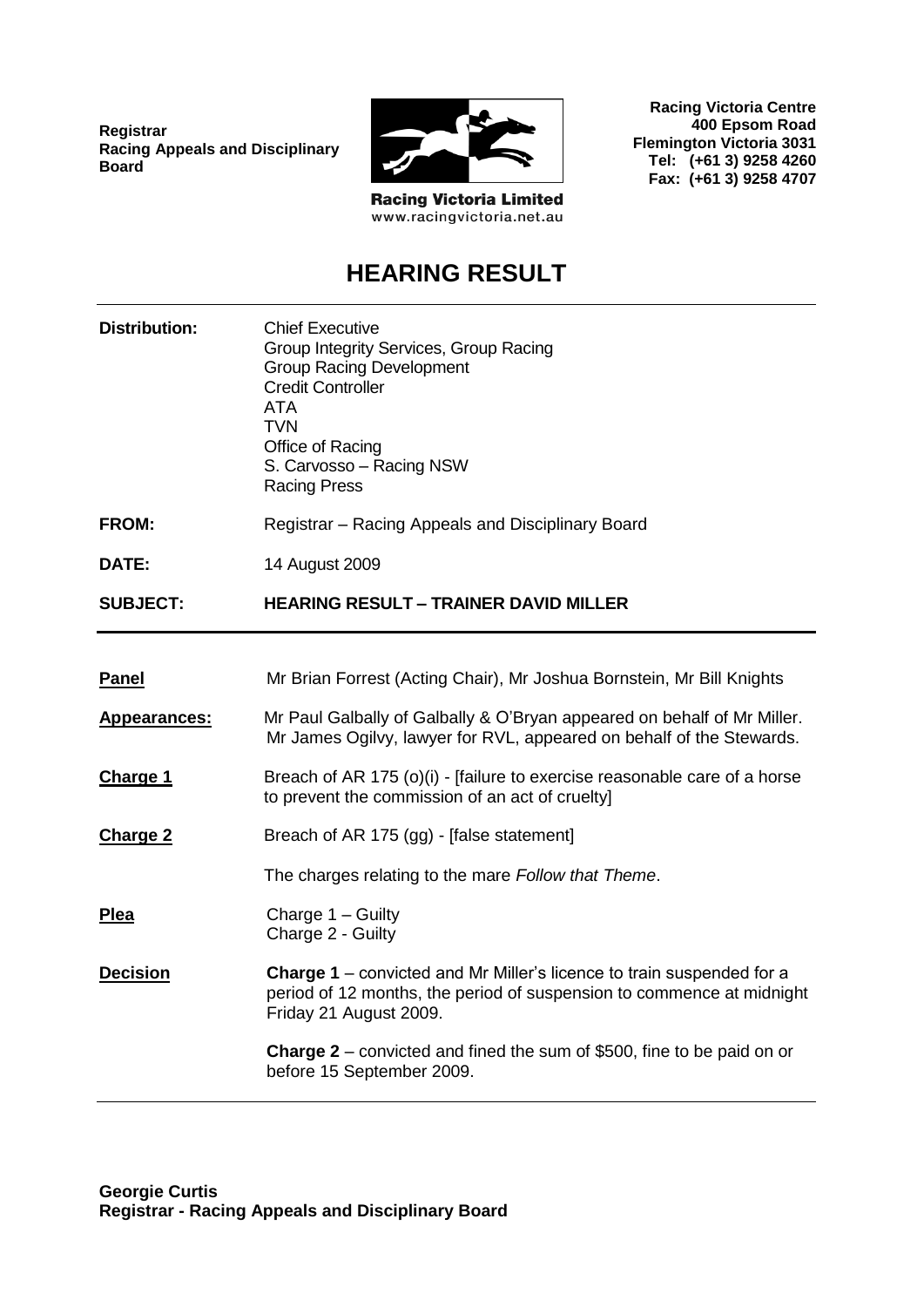# **TRANSCRIPT OF PROCEEDINGS**

#### **RACING APPEALS AND DISCIPLINARY BOARD**

\_\_\_\_\_\_\_\_\_\_\_\_\_\_\_\_\_\_\_\_\_\_\_\_\_\_\_\_\_\_\_\_\_\_\_\_\_\_\_\_\_\_\_\_\_\_\_\_\_\_\_\_\_\_\_\_\_\_\_\_\_\_\_

**MR B. FORREST, Acting Chairman MR J. BORNSTEIN MR B. KNIGHTS**

### **EXTRACT OF PROCEEDINGS**

**DECISION**

#### **TRAINER: DAVID MILLER**

#### **MELBOURNE**

#### **FRIDAY, 14 AUGUST 2009**

MR J. OGILVY appeared on behalf of the Stewards

MR P. GALBALLY appeared on behalf of Mr D. Miller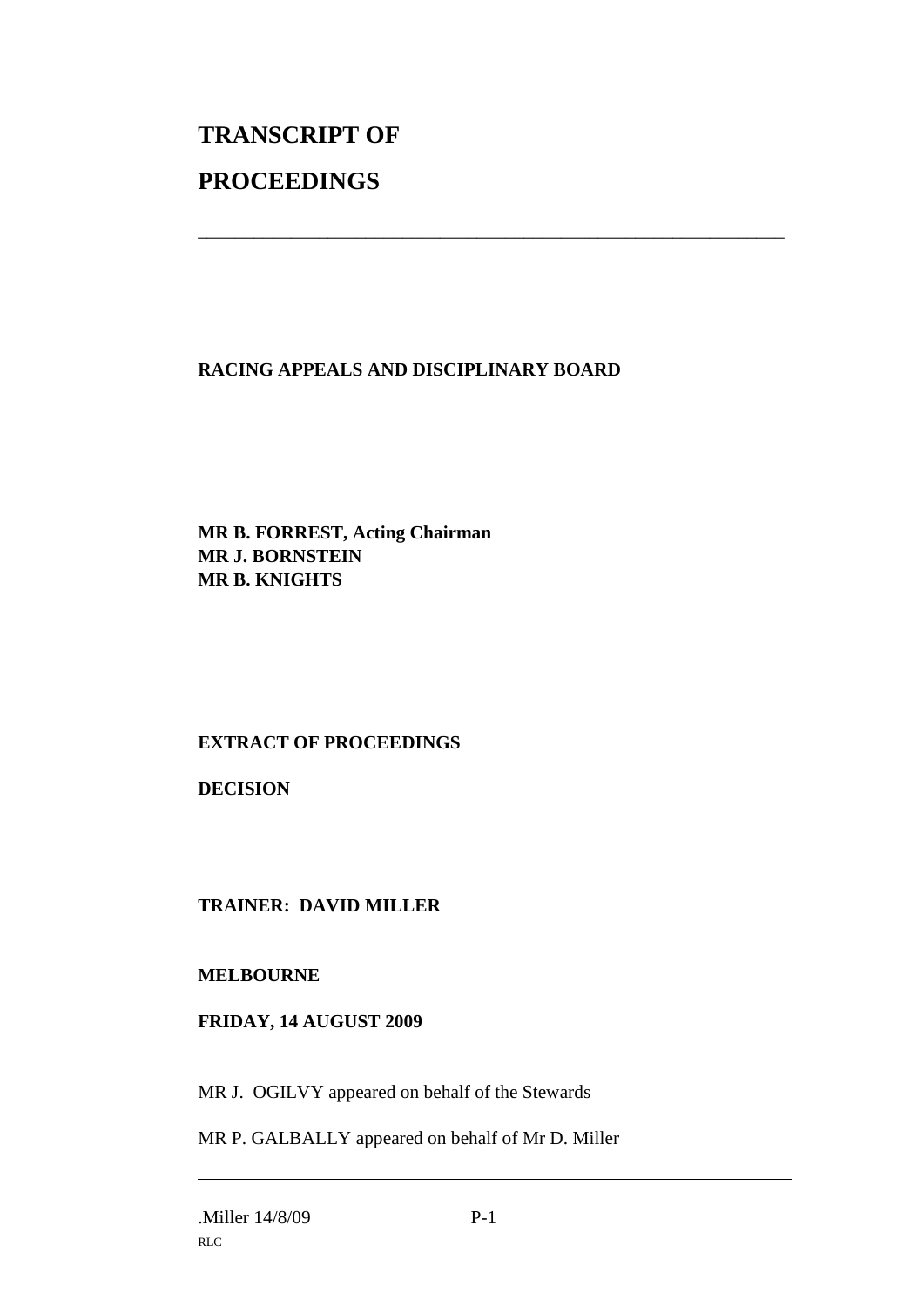ACTING CHAIRMAN: Mr David Miller, a licensed trainer, has pleaded guilty to two charges laid by Racing Victoria Ltd stewards. Charge 1, under AR.175(o) paragraph (i): failing to exercise reasonable care to prevent the commission of an act of cruelty to the horse, Follow that Theme, registered in his name and in his charge; charge 2, under AR.175(gg), of making a false statement to stipendiary steward, Dion Villella, during a preliminary interview at Garfield on 20 May 2009.

Relevant particulars of charge 1 are as follows: on or before 20 May 2009, you failed to exercise reasonable care to prevent the commission of an act of cruelty, in that you failed to ensure that Follow that Theme (a) was provided with proper and sufficient nutrition and to take steps to ensure that Follow that Theme was given appropriate care and attention, including by obtaining veterinary care after she lost condition and became emaciated and (b) was provided with proper care, including veterinary care and the provision of pain relief in the circumstances where she had or was suffering from (1) a swollen left hind leg; (2) sore forelegs and (3) a pussy discharge in the right eye. Your failure to exercise reasonable care as outlined above caused the commission of an act of cruelty upon a horse, in that Follow that Theme became emaciated, was suffering from untreated ailments and was generally in a very poor condition, such that she had to be euthanased after 20 May 2009.

The undisputed facts are as follows: Mr Miller trains from a rented property at Longwarry Road, Garfield. During the course of a stable inspection on 20 May 2009, stewards Dion Villella and Sam Shinsky observed the chestnut mare,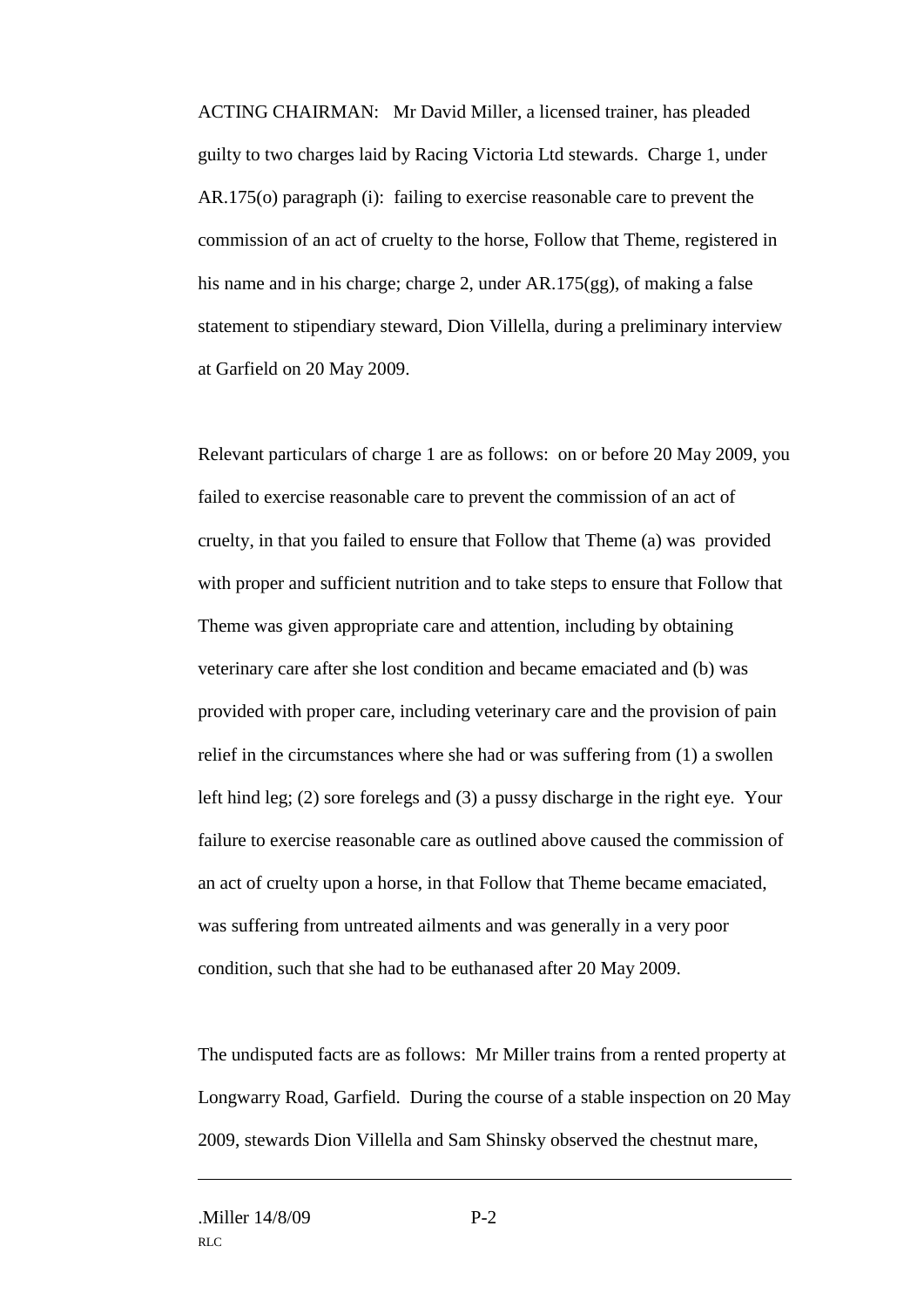later identified as Follow that Theme, a 17-year-old former racing mare and in the registered ownership of Mr Miller since 18 April 1997. The mare, in very poor condition, was in a five-acre paddock with two other mares and two filly foals. The other horses were in fair condition.

When questioned concerning the condition of Follow that Theme, Mr Miller answered she had deteriorated very quickly since January due to the hot weather and had always lost condition during winter in previous years. He further said she is fed grass hay along with four other horses in the paddock. Mr Miller acknowledged that Follow that Theme had not had any veterinary treatment since her deterioration but he had wormed her on two occasions. Mr Miller also acknowledged he was the owner of the mare:

#### *I've had her for a fair while now, a number of years.*

Dr Paul O'Callaghan, chief veterinary officer of Racing Victoria Ltd, inspected Follow that Theme at Mr Miller's property on 21 May 2009, accompanied by steward, Sam Shinsky. He reported that the mare was in extremely poor condition. Using the Department of Primary Industries condition scoring system for horses, he assessed the mare's condition to be zero, equating to very poor in a table ranging from zero to 5, very fat. In his report, Dr O'Callaghan wrote:

*The left hind leg was swollen from the foot to the hock. The reason for this was not apparent. The right foreleg was moderately swollen from the foot to the upper cannon. The reason for this swelling was not apparent. Both front feet were overgrown and there was marked flaring of the hoof walls. When the mare walked,*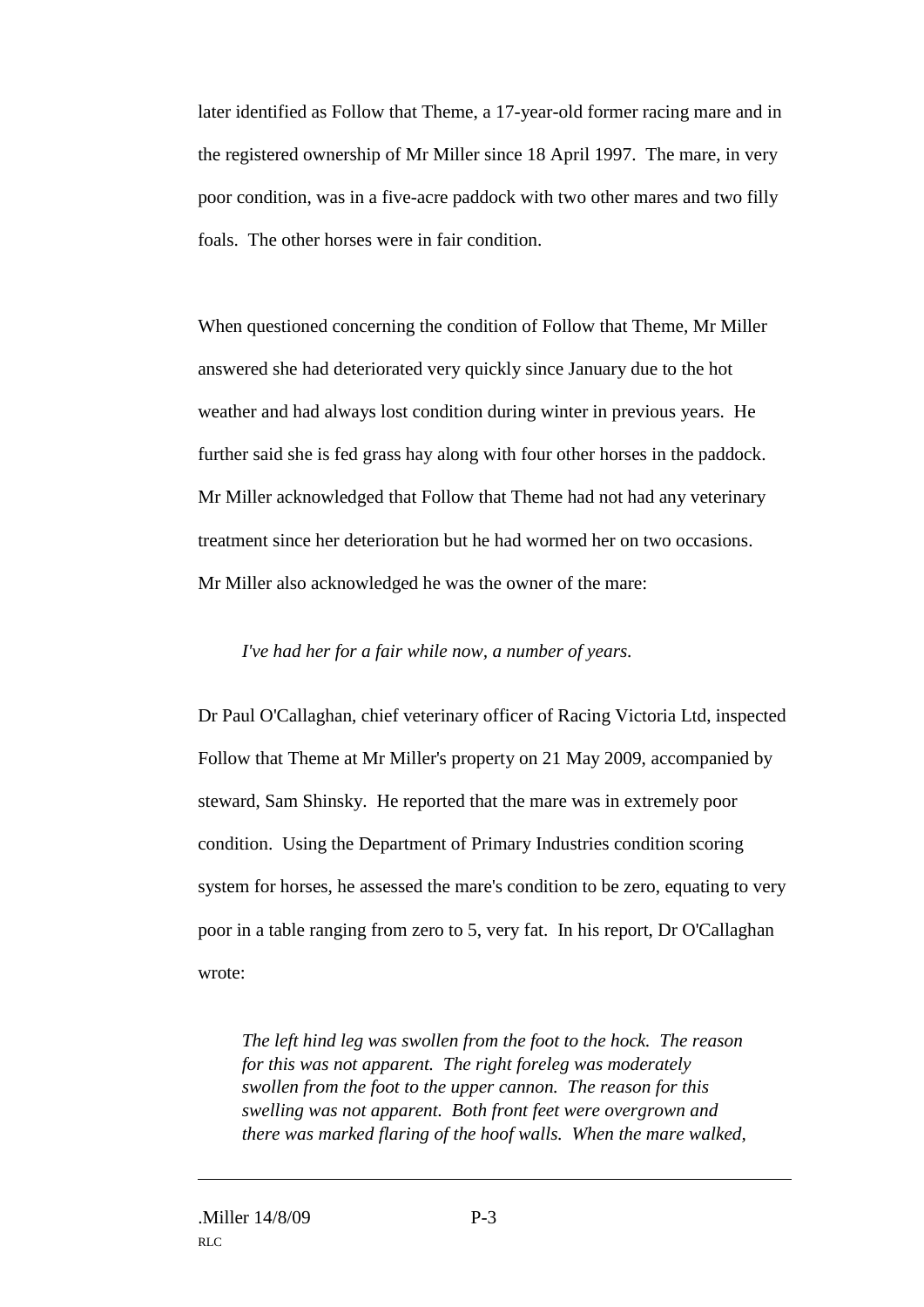*she appeared very weak and showed signs of soreness in the forelegs. The right eye of the mare had a pussy discharge. The cause of discharge was not apparent.* 

*It is my opinion that the degree of wasting shown by the mare would have taken considerable time to develop. Combined with the state of the mare's feet and the swelling in the legs, I believe it is probable that the health and wellbeing in this mare has been severely neglected.*

During interview by stewards on 20 May 2009, Mr Miller falsely claimed that he had arranged for Follow that Theme to be euthanased by Loch knackery about 10 days earlier, when in fact Mr Miller's first contact with that knackery in relation to the mare was on the day he was interviewed by stewards.

The material before the Board contains a number of photographs of Follow that Theme taken by stewards on 20 May 2009. These provide a stark reinforcement of Dr O'Callaghan's observations in that they depict an animal in a pitiful condition.

To say that a license to train horses carries with it certain rights and obligations is merely to state the obvious. For a trainer to permit a horse in his charge to be neglected to the extent displayed by the photos is, in the absence of a reasonable explanation, nothing short of cruelty and the dereliction of a trainer's responsibility to the horse.

The Board has given careful consideration to the submissions made by Mr Ogilvy on behalf of the stewards and Mr Galbally for Mr Miller. In reaching our decision, the Board has had regard to both specific and general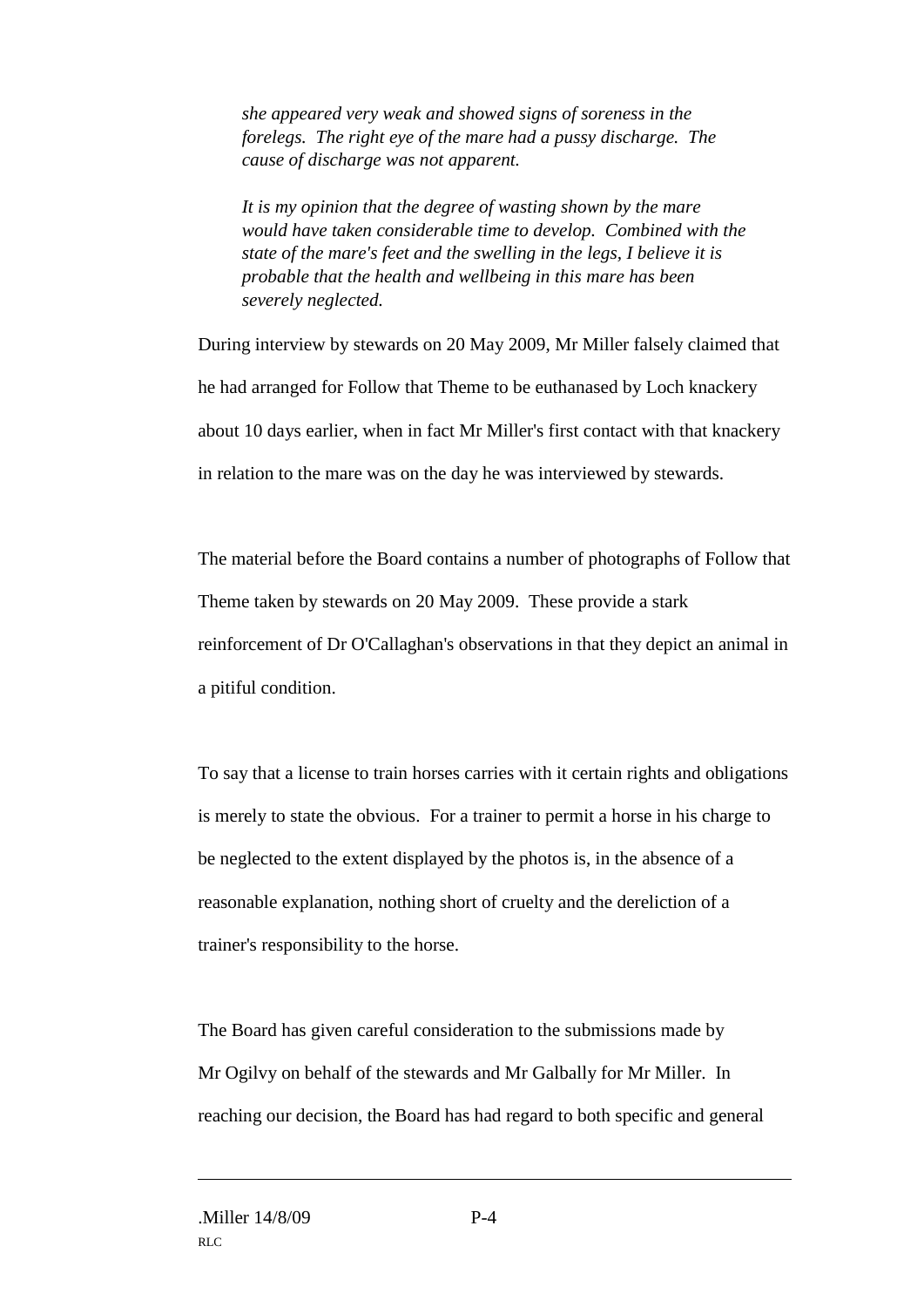deterrence as relevant considerations, given the nature of the offence of cruelty to an animal.

On Mr Miller's behalf, Mr Galbally provided a number of testimonials. These, particularly those provided by persons helped by Mr Miller on the day and in the aftermath of the Black Saturday bushfires, convey a generous side to his character.

He has accepted responsibility for his actions by pleading guilty to these offences and although at a late stage, expressed contrition and offered an apology for his actions and he is therefore entitled to some consideration for these matters. We have also taken into account Mr Miller's personal circumstances as outlined by his counsel, including his age and lifetime around horses.

At the end of the day, the Board is left with no exculpatory explanation of what occurred and in the circumstances, the seriousness with which the Board regards the offence of cruelty has to be reflected in the penalty as well as taking into account the considerations raised by both counsel.

The decision of the Board is as follows: for charge 1, of breaching AR.175(o)(i), Mr Miller's licence to train be suspended for 12 months, and for charge 2, of breaching AR.175(gg), the Board imposes a fine of \$500.